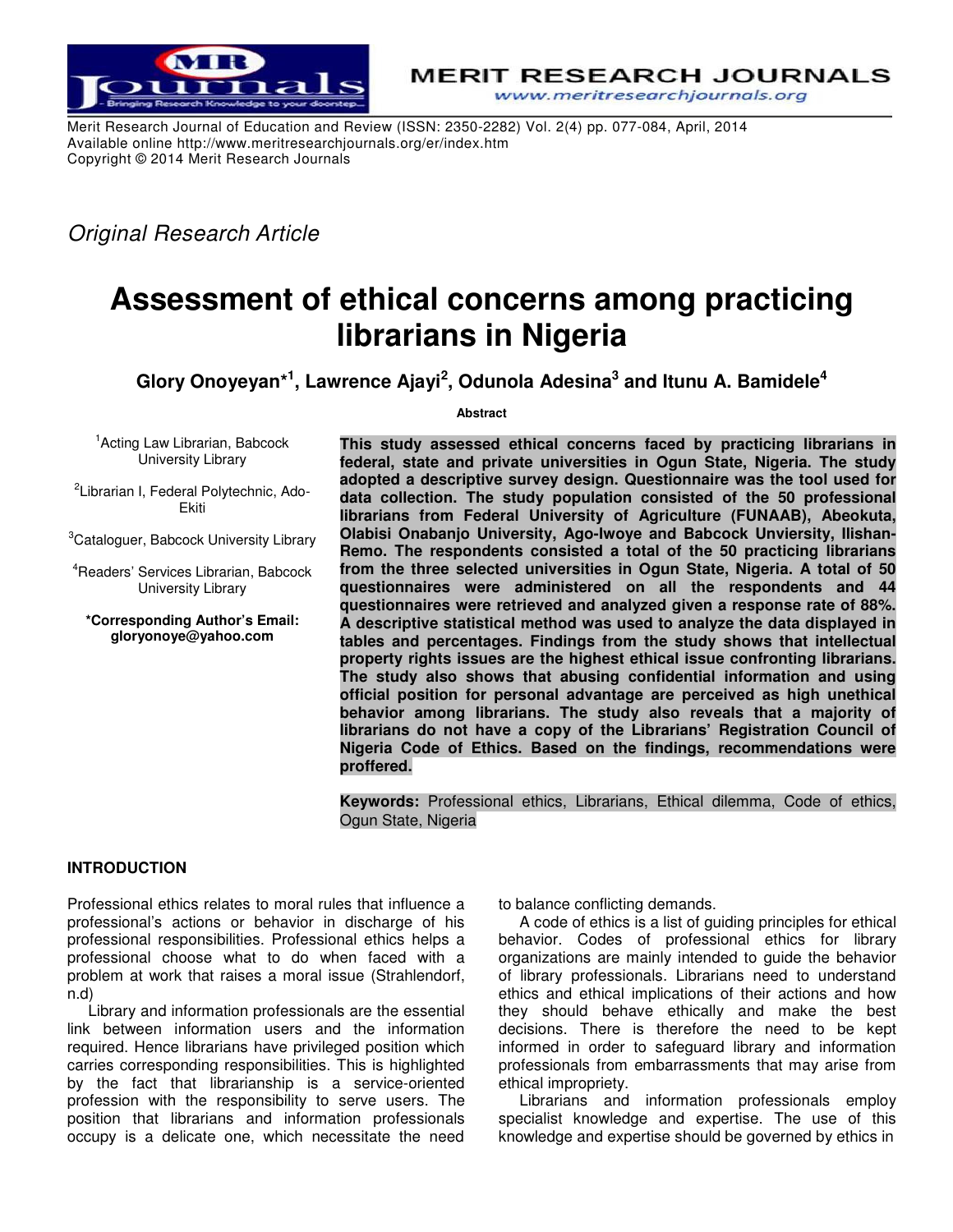the provision of service to the public. It is however observed that librarians and information professionals in making professional decisions that affect their service delivery do not have a guide to follow when faced with a problem at work that raises a moral issue. And little is being done to help library and information professionals in Nigeria to understand ethics and ethical implications of their actions and how they should behave ethically and make the best decisions when confronted with ethical dilemmas.

# **OBJECTIVES OF THE STUDY**

The study seeks to:

- 1. Identify ethical issues faced by librarians in practice.
- 2. Find out what practicing librarians consider being unethical behavior.
- 3. Identify what practicing librarians consider being the most important aspect of the code of ethics.
- 4. Find out whether the code of ethics influence librarians' practice
- 5. Identify the perception of practicing librarians concerning ethics and professionalism.

## **Literature review**

### **Concept of ethics in information professionalism**

Professional people and those working in acknowledged professions exercise specialist knowledge and skill. How the use of this knowledge should be governed when providing service to the public can be considered a moral issue and is termed professional ethics (Chadwick 1998). Stueart and Moran (2002) assert that ethics is a set of principles and values that govern the behaviour of an individual or a group with respect to what is right and wrong. Agulanna (2011) opines that ethics helps direct our attention to the appropriate way to conduct ourselves as individuals in order to achieve human well-being in the community. Carbo and Almagno (2009) citing Hammond, Keeney and Raiffa, (1998) propose that individuals seeking to become professional librarians or archivists, or seeking to work in other types of cultural heritage institutions or information-related organizations must first learn to develop and hone their own individual sense of ethics, live an ethical life, and be educated about ethical issues in their professional life. In addition, the information professional must learn how—and be ready to make ethical decisions and take ethical actions.

Professionals are capable of making judgments, applying their skills and reaching informed decisions in situations that the general public cannot, because they have not received the relevant training (Chadwick 1998). Library and information professionals are usually the essential link between information users and the

information or piece of literature which they require and therefore occupy a privileged position which carries corresponding responsibilities (CILIP 2012). Knowing how to create, find, manage, access, preserve, and use information effectively provides a form of power to the information professional, whether it is through speed of access to needed sources or complex skills to find and create new multimedia information resources. Information professionals, as well as those who rely on them to provide a wide array of services to help people work more efficiently, compete with others, or improve the quality of their lives, must recognize and understand that with power comes responsibility (Carbo and Almagno).

A number of professional organizations define their ethical approach as a number of discrete components (Whitbeck,1998) Typically these include: honesty, integrity, transparency, accountability, confidentiality, objectivity, respectfulness, obedience to the law.

In the library and information profession, the core issues of information ethics include intellectual freedom, equitable access to information, information privacy, and intellectual property (Fallis, 2005). Dole and Hurych (2001) also point out the core values of the North American librarianship to include intellectual freedom, open and free access to information, and resistance to censorship.

# **Code of ethics**

Freeman (1996) emphasizes that a code of conduct outlines 'how to be professional": it makes clear the applications of ethical concepts in everyday professional practice. The code outlines the general principles of professional behaviour which should be followed by members of the association in order to act in an appropriately moral way and to avoid the risk of misconduct (IFLA 2012). IFLA (2012) also highlight that one of the key elements that identify a 'profession' is the existence of an effective code of conduct, which is regarded as an important way to enhance the status of the profession; it can provide a strong central defining function, contributing to the overall identity of the profession itself and promote ethical understanding. IFLA (2012) also proffers that the library association can offer training and advice in ethical conduct to ensure that individuals and library institutions comprehend the distinction between ethical and unethical behavior.

### **Ethical concerns in library and information profession**

Ethical concerns are broadly defined under a number of elements. Laudon and Laudon (1998) identify responsibility, accountability, liability and due process as the basic concepts that form the basis of ethical analysis.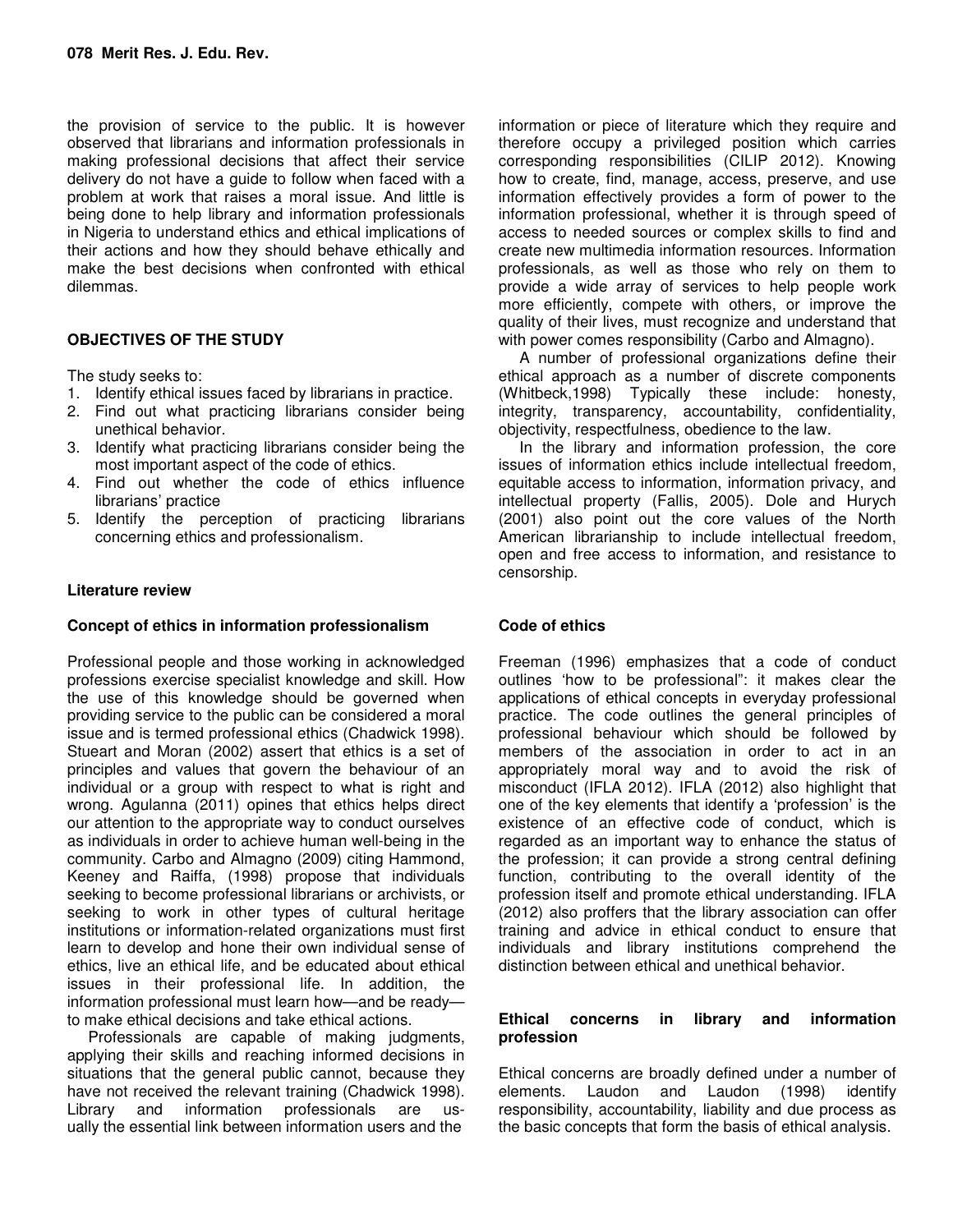Dzurgba (2011) also highlights these elements to include responsibility, accountability, honesty and integrity.

### **Responsibility**

Laudon and Laudon (1998) insist that responsibility means accepting the potential costs, duties and obligations for decisions made.

## **Accountability**

Accountability is answerability, blameworthiness, liability, and the expectation of account-giving (Dykstra1939). Laudon and Laudon (1998) emphasise that accountability ensures that mechanisms are in place to determine who takes responsible actions and who is responsible. They opine that systems and institutions in which it is impossible to find out who took what actions is inherently incapable of ethical analysis. Dzurgba (2011) points out that everyone is accountable for his thoughts, utterances, deeds, work and relationships.

### **Integrity**

In ethics, integrity is regarded as the honesty and truthfulness or accuracy of one's actions. Integrity can be regarded as the opposite of hypocrisy (Lucaites, Condit and Caudill 1999). Dzurgba (2011) posits that integrity encompasses dignity, honour and respect. He avers that integrity in scholarship has been raised in regard to teaching, research, and publication as it relates to plagiarism, frequent absence/lateness, mismanagement of research funds, falsification of research results, suppression of free expression of knowledge and understanding about the subject matters of the classroom lectures. These elements broadly underline ethical professionalism.

### **Core ethical values in information profession**

International Federation of Library Association (IFLA) notes that the core values of North American librarianship include intellectual freedom, open and free access to information and resistance to censorship. Rubin (2000) highlight the core ethical values as free access to information, copyright, selection decision and privacy.

### **Information privacy**

Privacy according to Laudon and Laudon (1998) is the right of an individual to be left alone, free from surveillance or interference from other individuals or

organizations including the state. Rubin (2000) posits that respect for privacy is a fundamental concept in a democratic society and with the increasing computerization and networking of information, the problems are magnified further. Librarians, therefore, should protect user privacy as much as possible. Laudon and Laudon (1998) aver that the internet introduces technology which poses new challenges to the protection of individual privacy. Raseroka (1997) in the same vein, aver that the electronic mail facility (email) is creating the most obvious concern as far as the issue of privacy is concerned. Confidentiality of private communication is generally assumed to be guaranteed because of the password and logging-in procedures. Yet because of the capability for distribution of message and adaptation of content unknown to an originator, there is a potential for invasion of privacy.

## **Intellectual property rights**

Intellectual property is a broad concept that covers several types of legally recognized rights arising from some type of intellectual creativity; these rights are rights to intangible things—to ideas, as expressed (copyrights), or as embodied in a practical implementation (patents) (Kinsella, 2001). Rubin (2000) postulates that copyright under intellectual property is an ethical issue because at its heart is the question whether individuals should copy the intellectual work of others without asking the originator's permission. Librarians feel an ethical tension to protect the rights of both authors and patrons; they want authors to profit, but not to permit authors and publishers to unnecessarily restrict and control the flow of information.

### **Accuracy**

Libraries are used for preserving and disseminating information which is contained in a tangible medium which maintains the integrity of content. Through the internet's lack of permanence, instability of medium and of content has been introduced (Stuart and Moran 2002). Raseroka (1997) avers that developing countries whose access to external information has generally been limited by financial considerations will naturally be tempted to redress this situation through indiscriminate seizure of available free information on the internet, the level of accuracy of information content which cannot be guaranteed. Rasesoka (2009) sees it as a necessity for professionals to nurture and further enhance their critical evaluative approach to information embodied in their professional training and activities. She also suggests development of information literacy skills programmes for use in training of library patrons at the different stages of life, and at various levels of education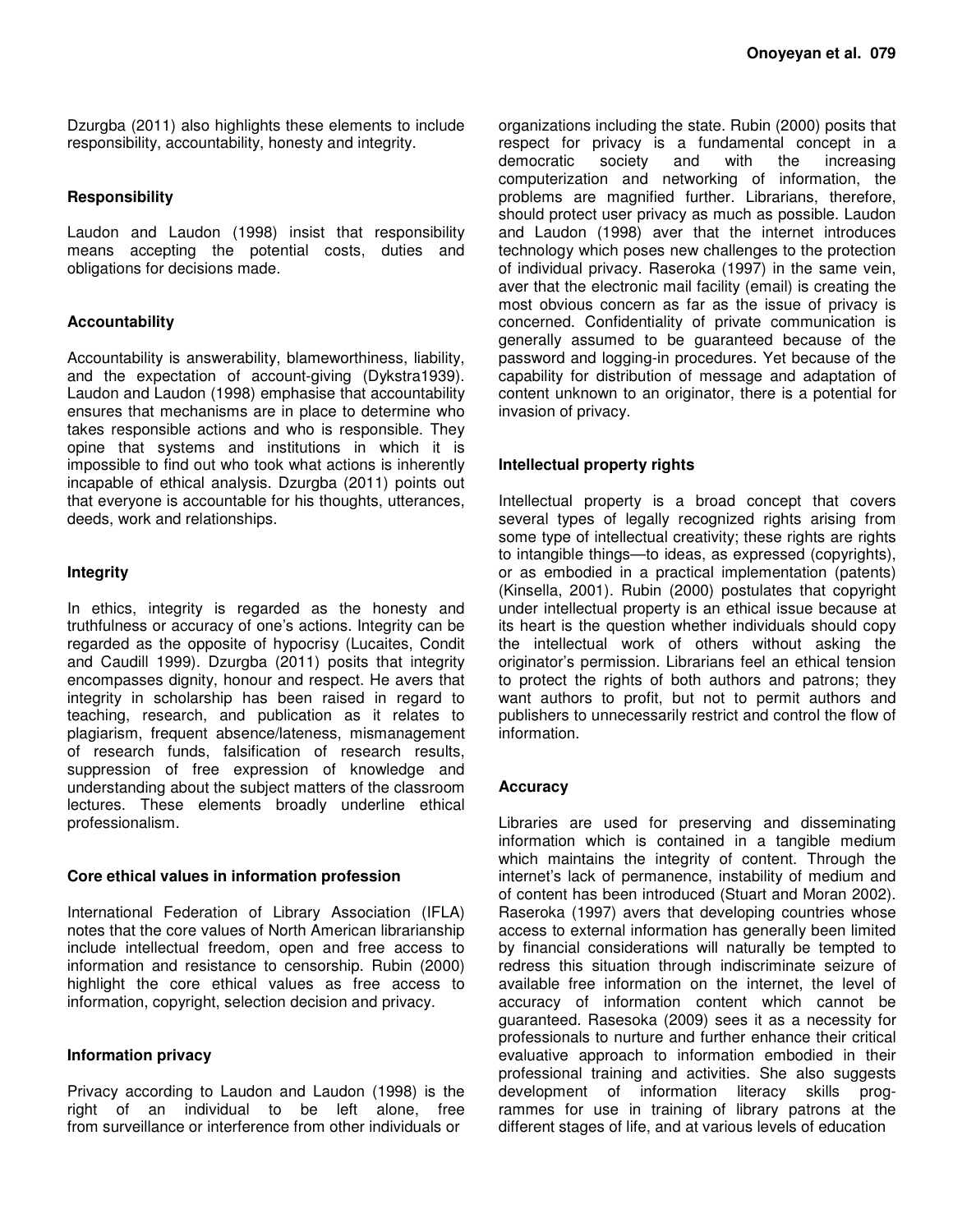as imperative for empowerment of the general public.

## **Ethical principles and frameworks**

Philosophers have developed a number of approaches to deal with ethical matters. Stueart and Moran (2002), Laudon and Laudon (1998) state that some ethical principles and frameworks with deep roots in many cultures have survived throughout recorded history. These ethical principles serve as a framework which guide the actions people should take and about which actions people should not take. In other words, they provide criteria for distinguishing between right actions and wrong actions. As a result, they can be used to justify particular courses of action (Strahlendorf, n. d) These principles include the following:

## **The golden rule**

'Whatever you want men to do unto you do also to them' (NKJV Mt 7:12). Putting yourself into the situation of others and thinking of yourself as the object of the decision can help you think about fairness in decisionmaking.

## **Kantianism**

Named after the philosopher Immanuel Kant, Under Kantianism, one decides if an act is right or wrong without looking at the consequences. Strahlendorf (n.d) summaries Kantianism in these words; "if an action is not right for everyone to take, then it is not right for anyone. Ask yourself 'if everyone did this, would the organization or society survive?"

## **Utilitarianism**

"Choose the greatest good for the greatest number". An act is right only if it tends to result in the greatest net good. All acts are potentially permissible; it all depends on the consequences (Strahlendorf, n. d).

### **Aversion principle**

Take the action that produces the least harm or the least potential cost (Gitonga 2010)

### **Descartes rule of change**

**'**If an action cannot be taken repeatedly, then it is not right to be taken at anytime'. An action may bring about a

small change now that is acceptable, but if repeated would bring unacceptable changes in the long run: once started down a slippery path, you may not be able to stop (Gitonga 2010)

## **No free lunch rule**

**'**Assume that all tangible and intangible objects are owned by someone else unless there is a specific declaration otherwise'. If something created by someone else is useful to you, it has value and you should assume the creator wants compensation for his work. Examples of people affected by this principle are those pirating other people's work (Gitonga 2010)

## **Social justice**

This approach holds that decisions must be based on standards that involve the fair treatment of all, fair application of rules and fair compensation. For instance, gender equality ensures that both males and females doing the same job are compensated equally (Froehlich, 1998).

Laudon and Laudon (1998) round off discussion by stating that these frameworks have too many logical and substantive exceptions to be absolutely guides to action. They argue that actions that do not easily pass these rules deserve some very close attention and a great deal of caution. In like manner, Stuart and Moran (2002) aver that the ethical principles and frameworks give a manager a context to use in considering ethical problems and a means of identifying the most important ethical considerations but they do not provide clear cut solutions.

### **Ethical dilemma and conflicts**

Ethical dilemma is a situation where there is a conflict between principles and a choice of action that needs to be determined. Stuart & Moran (2002) list some ethical dilemmas that might be confronted by librarians in the course of their official duties.

# **Self-dealing**

This means using one's position to one's personal advantage. An example of self-dealing would occur when a librarian uses his or her position to secure a contract for a private consulting firm that is partially owned by that librarian's spouse

### **Accepting benefits**

These are any benefit that might be thought to affect ind-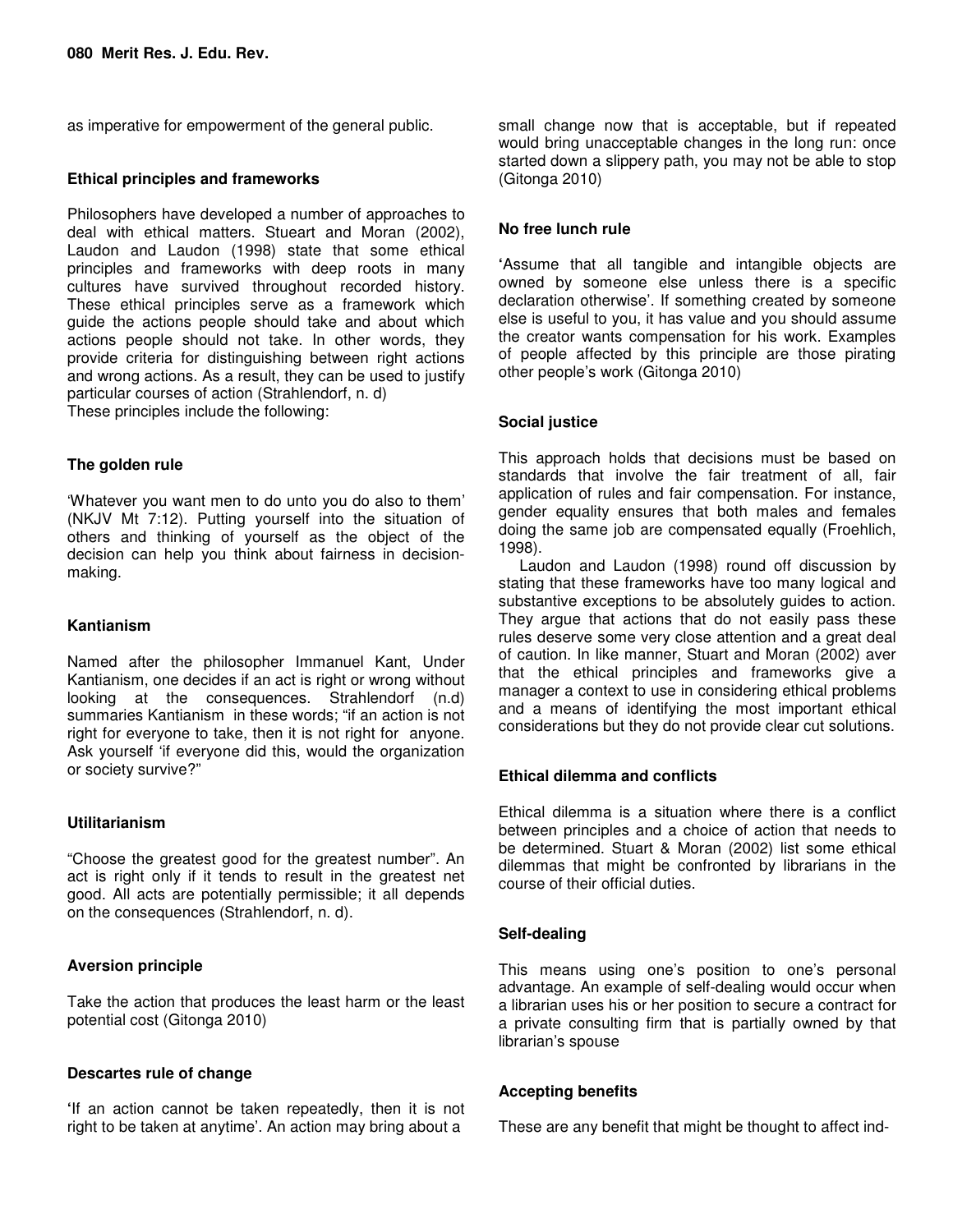| <b>Table 1.</b> Number of Professional Librarians |  |  |
|---------------------------------------------------|--|--|
| in the Universities                               |  |  |

| <b>Institution</b> | <b>Number of librarians</b> |
|--------------------|-----------------------------|
| <b>FUNNAB</b>      | 23                          |
| വി                 | 16                          |
| <b>Babcock</b>     | 11                          |
| TOTAI              | 50                          |

**Table 2.** Distribution of Librarians by Gender

| <b>Institution</b> | Gender     |            |             |
|--------------------|------------|------------|-------------|
|                    | Male       | Female     | No response |
| <b>FUNNAB</b>      | 8          | 9          |             |
| OOU                | 5          | 5          |             |
| <b>Babcock</b>     | 2          | 9          |             |
| TOTAI              | 15 (34.1%) | 23 (52.3%) | 6(13.6%)    |

ependent judgement. For instance, some libraries make policies against allowing collection development librarians to be entertained by vendors to avoid having any suggestion that a vendor selection decision might be influenced by accepting a certain vendor's hospitality.

#### **Influence peddling**

This consists of an individual soliciting benefit in exchange for unfairly advancing the interests of another party. For example, a librarian who is instrumental in the selection of a new automated system might be accused of influence peddling if he or she agreed to advocate for a particular system if that organization would offer him or her a part-time position.

#### **Using an employer's property for private advantage**

This could involve taking office supplies for home use, or using software licensed to an employer for personal use.

### **Using confidential information**

Using information that you became privy to as part of your position to your advantage. Perhaps a reference librarian becomes aware of confidential information about a person by means of a reference interview and reveals that information in a way that advantages the librarian.

### **Outside employment or moonlighting**

A conflict of interest would arise if an employee spends so much time on his or her outside consulting job that the regular job is neglected.

#### **Post-employment conflict of interest**

Occurs when an employee uses knowledge of information gained in a position to benefit after leaving that position. Perhaps an employee in a library of a private corporation resigns and uses knowledge from the previous employment to compete directly with his/her former employer.

### **METHODOLOGY**

The study adopted a descriptive survey design. Questionnaire was the primary tool used for data collection. The study population consists of 50 professional librarians of the three selected universities in Ogun State; namely Federal University of Agriculture (FUNAAB), Abeokuta, Olabisi Onabanjo University (OOU), Ago-Iwoye and Babcock University, Ilishan-Remo. Purposive sampling technique was used to select the universities. The population was made up of all the 23 professional librarians from FUNAAB, 16 professional librarians from OOU and 11 professional librarians from Babcock University. A total of 44 questionnaires were retrieved out of 50 administered giving a response rate of 88%. The questionnaires were analyzed using descriptive statistics which results were displayed in tables.

Table 1 shows there were 23 librarians from FUNAAB, 16 librarians from OOU and 11 librarians from Babcock universities respectively.

Table 2 shows that 52.3%) of respondents are female, 34.1% are male. 13.6% did not respond to whether they were male of female.

Table 3 shows that FUNNAB has the highest number of professional librarians with 23 among the three universities in this study. This was followed by OOU with 16 professional librarians and Babcock with 11 professional librarians. The questionnaires were adminis-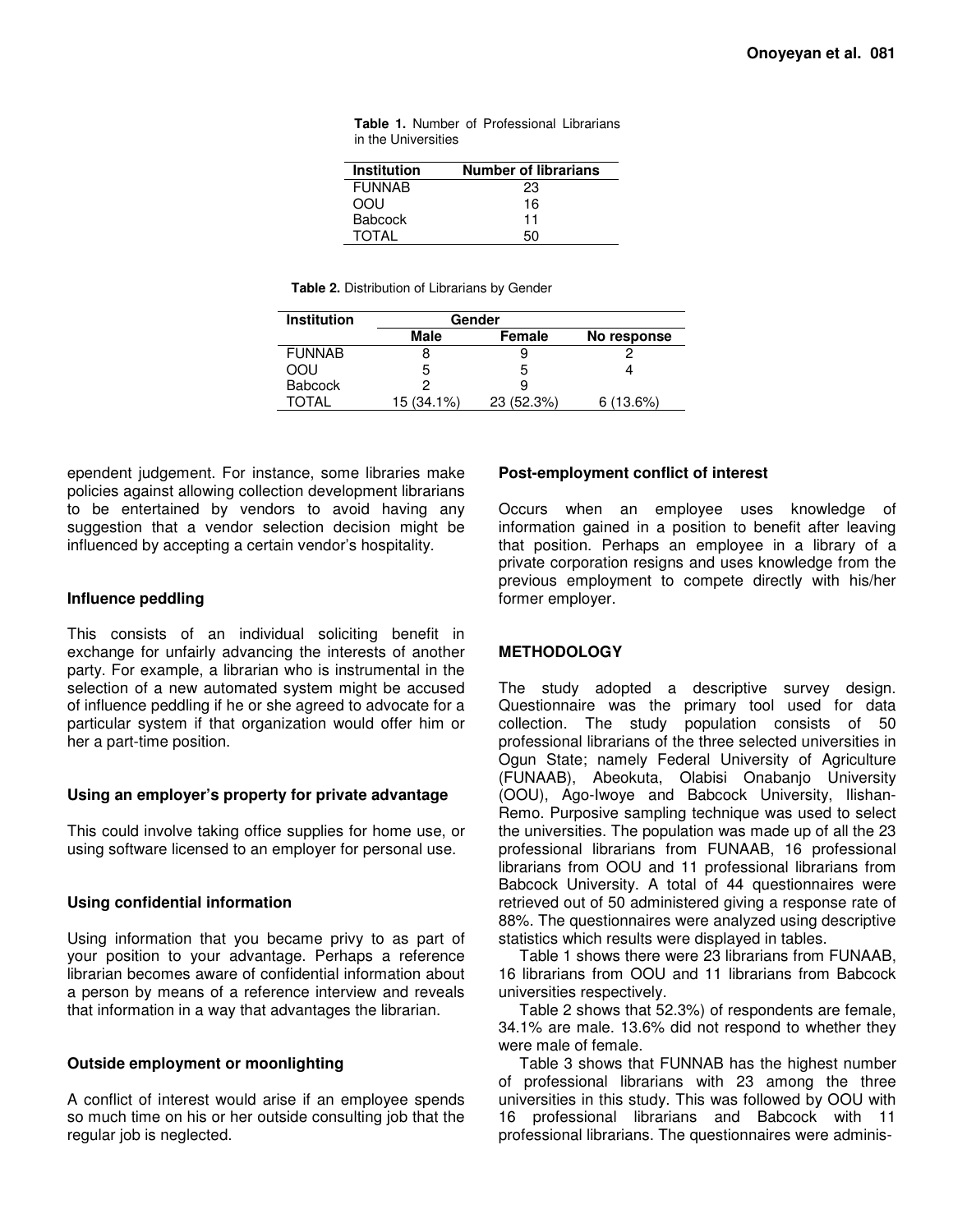| <b>Institution</b> | Questionnaires distributed | <b>Questionnaires returned</b> | Percentage (%) |
|--------------------|----------------------------|--------------------------------|----------------|
| <b>FUNNAB</b>      |                            | 19                             | 43.2           |
| OOU                | 16                         | 14                             | 31.8           |
| <b>Babcock</b>     |                            |                                | 25             |
|                    | 50                         | 44                             | 100            |

**Table 3.** Number of Questionnaire Distributed and Retrieved

**Table 4.** Years of Practicing Librarianship

| <b>Years of practice</b> | <b>FUNNAB</b> | OOU | <b>Babcock</b> | ΤΟΤΑL |
|--------------------------|---------------|-----|----------------|-------|
| $0 - 5$                  |               |     |                |       |
| $6 - 10$                 | ٠h            |     |                |       |
| $11 - 15$                |               | R   |                |       |
| $16 - 19$                | 5             |     |                |       |
| 20 and above             |               |     |                |       |
| TOTAL                    | 19            | 14  |                |       |

**Table 5.** Ethical Issues Faced by Librarians in Practice

| <b>Ethical issues</b>               | <b>FUNNAB</b> | OOU | <b>Babcock</b> | Total | %    |
|-------------------------------------|---------------|-----|----------------|-------|------|
| Information privacy issues          |               |     |                | 19    | 23.5 |
| Intellectual property rights issues |               |     |                | 22    | 27.1 |
| Issues of information accuracy      |               | 6   |                | 20    | 24.7 |
| Selection decisions                 |               |     | 5              | 20    | 24.7 |

**Table 6.** Unethical Behavior in Librarianship

| Unethical behavior                              | <b>FUNNAB</b> | OOU | <b>Babcock</b> | Total | %    |
|-------------------------------------------------|---------------|-----|----------------|-------|------|
| Accepting benefits                              |               |     | 4              | 10    | 7.4  |
| Using employer's property for private advantage |               |     |                | 26    | 19.3 |
| Abusing confidential information                | 13            |     |                | 29    | 21.5 |
| Outside employment                              |               |     |                | 13    | 9.6  |
| Selection of vendors to advance one's interests | 10            | 10  |                | 28    | 20.7 |
| Using official position for personal advantage  |               | 10  |                | 29    | 21.5 |

tered on all the professional librarians from the various universities in this study. A total of 19 (43.2) were retrieved from FUNAAB, 14 (31.8%) were retrieved from OOU, and 11 (25%) retrieved from Babcock. Out of the 50 questionnaires that were administered, a total sum of 44 (88%) were retrieved from the three Universities and analyzed.

Table 4 shows that 11 librarians have been practicing librarianship for 5 years and below. 9 librarians have been practicing for between 6 to 10 years, 7 librarians have been practicing librarianship for between 11 to 15 years. 9 librarians have been practicing for between 16 to 19 years while 8 librarians have been practicing for 20 years and above.

Table 5 reveals that intellectual property rights issues is the highest ethical issue confronting librarians with 27.1% response followed by issues of information accuracy and selection decisions which attracted a response rate of 24.7% each.

Table 6 shows that practicing librarians see abusing

confidential information and using official position for personal advantage as unethical behavior with a response rate of 21.5%. This is followed by selection of vendors to advance one's interests which attracted 20.7%. Using employer's property for private advantage got a response rate of 19.3%. Outside employment took 9.6% and accepting benefits 7.4%.

Table 7 shows that 93.2% of practicing librarians in Ogun state are aware that librarians are professionals and have a code of ethics they must follow while 6.8% did not respond. While 40.9% of librarians have copies of the LRCN Code of Ethics, 52.3% do not have and 6.8% did not indicate whether they had or not. 63.6% of librarians indicated that the LRCN Code of Ethics influence their practice while 18.2% indicated that the Code does not influence their practice. 18.2% did not respond.

Table 8 shows that 95.4% of librarians assent to the fact that ethics should be learned like any other library skill while 2.3% disagree. 2.3% did not respond. 88.6 %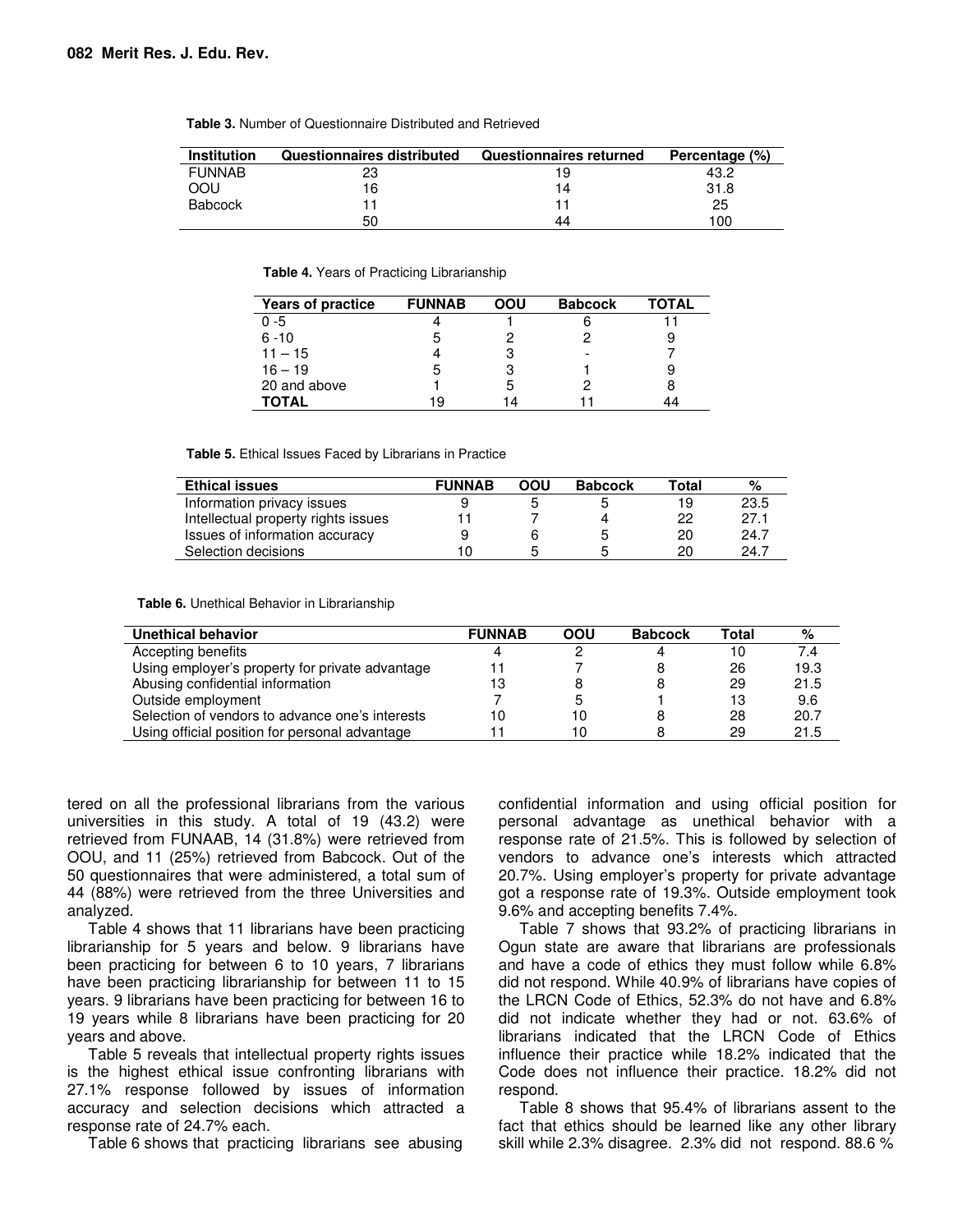**Table 7.** Ethics and Professionalism

|                                                                                                               | Yes        | <b>No</b>   | No response |
|---------------------------------------------------------------------------------------------------------------|------------|-------------|-------------|
| Are<br>that<br>aware<br>vou<br>librarians are professionals<br>and have a code of ethics<br>they must follow? | 41 (93.2%) |             | 3(6.8%)     |
| Do you have a copy of the<br><b>LRCN Code of Ethics?</b>                                                      | 18 (40.9%) | 23 (52.3%)  | $3(6.8\%)$  |
| As a librarian, does the<br>Code of Ethics influence<br>your practice?                                        | 28 (63.6%) | $8(18.2\%)$ | $8(18.2\%)$ |

**Table 8.** Perception of Ethics Development

|                                                                                                      | <b>Yes</b>  | No          | No response |
|------------------------------------------------------------------------------------------------------|-------------|-------------|-------------|
| Ethics should be learned<br>like any other library skill                                             | 41 (95.4%)  | 1(2.3%)     | 1(2.3%)     |
| The Librarians' Registra-<br>tion Council (LRCN) has a<br>significant role in ethics<br>development. | 39(88.6%)   | $4(9.1\%)$  | 1(2.3%)     |
| Ethics should be learned<br>as part of pre-qualifying<br>programme.                                  | 38 (86.4 %) | $6(13.6\%)$ |             |
| Copies of the LRCN Code<br>of Ethics should be given<br>to licensed librarians free<br>of charge.    | 39 (88.7%)  | $5(11.3\%)$ |             |

agrees that the LRCN has a significant role in ethics development while 9.1% disagree and 2.3% did not respond. 86.4 % agrees that ethics should be learned as part of pre-qualifying programme, 13.6 % disagree. 88.7% agrees that copies of the LRCN Code of Ethics should be given to licensed librarians free of charge while 11.3 % disagree.

### **FINDINGS**

The study reveals that intellectual property rights issues are the highest ethical issue confronting librarians. The study also shows that librarians see abusing confidential information and using official position for personal advantage as high unethical behavior. The study shows that librarians are aware that they are professionals and have a code of ethics they must follow. However, more than half of the practicing librarians used for the study do not have a copy of the LRCN Code of Ethics.

The study also reveals that ethics should be learned like any other library skill and be learned as part of pre-

qualifying programme for induction into librarianship. The study points out that LRCN have a significant role in ethics development.

### **CONCLUSION AND RECOMMENDATION**

Librarians' role in society is very important as their mission is to provide their users with access to information they need. Librarians needs to be kept abreast with ethical issues in order to fulfill their commission and be kept informed in order to safeguard themselves from humiliation that may arise from unethical behavior.

The following recommendations are proffered;

- 1. Librarians and information professionals need to appreciate their position as information providers and be conversant with their professional Code of Ethics.
- 2. Librarians and information professionals need to have holistic appreciation of ethical issues.
- 3. The Librarians' Registration Council of Nigeria (LRCN) need to give the Code of Ethics to licensed librarians as part of the induction package.